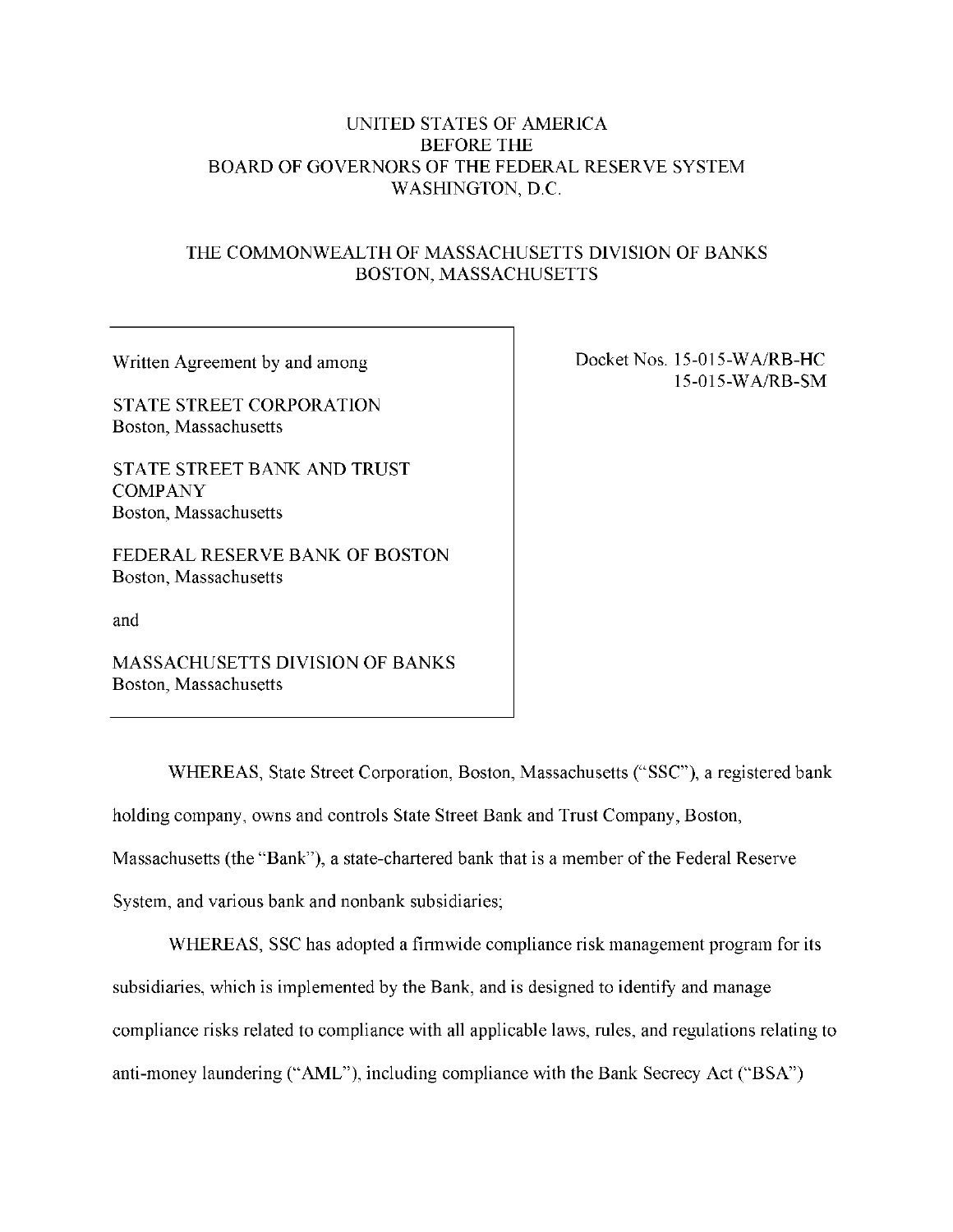(31 U.S.C. § 5311 *etseq*.); the rules and regulations issued thereunder by the U.S. Department of Treasury (31 C.F.R. Chapter X); and the AML regulations issued by the appropriate federal supervisors for SSC, the Bank, and SSC's other subsidiaries, including, but not limited to, Regulations H and Y of the Board of Governors of the Federal Reserve System (the "Board of Governors") (12 C.F.R. § 208.62 *et seq.* and § 225.4(f)) (collectively, "BSA/AML Requirements");

WHEREAS, the Bank conducts customer due diligence and transaction monitoring for itself, the Bank's subsidiaries and, as applicable, SSC's other subsidiaries;

WHEREAS, the most recent inspection of SSC and examination of the Bank conducted by the Federal Reserve Bank of Boston (the "Reserve Bank") and the Commonwealth of Massachusetts Division of Banks (the "Division") identified deficiencies in SSC's firmwide compliance risk management program with respect to compliance with the BSA/AML Requirements and the Bank's compliance with the BSA/AML Requirements with respect to internal controls, customer due diligence procedures, and transaction monitoring processes;

WHEREAS, SSC, the Bank, the Board of Governors, the Reserve Bank, and the Division have the common goals that SSC, on a firmwide basis, and the Bank implement effective compliance risk management programs for BSA/AML that are commensurate with SSC's firmwide and the Bank's compliance risk profiles and that SSC and the Bank operate in compliance with all applicable BSA/AML Requirements;

WHEREAS, on May 20, 2015, the boards of directors of SSC and the Bank adopted resolutions authorizing and directing Jeffrey N. Carp to enter into this Written Agreement (the "Agreement") on behalf of SSC and the Bank and consenting to compliance with each and every applicable provision of this Agreement by SSC and the Bank.

 $\overline{2}$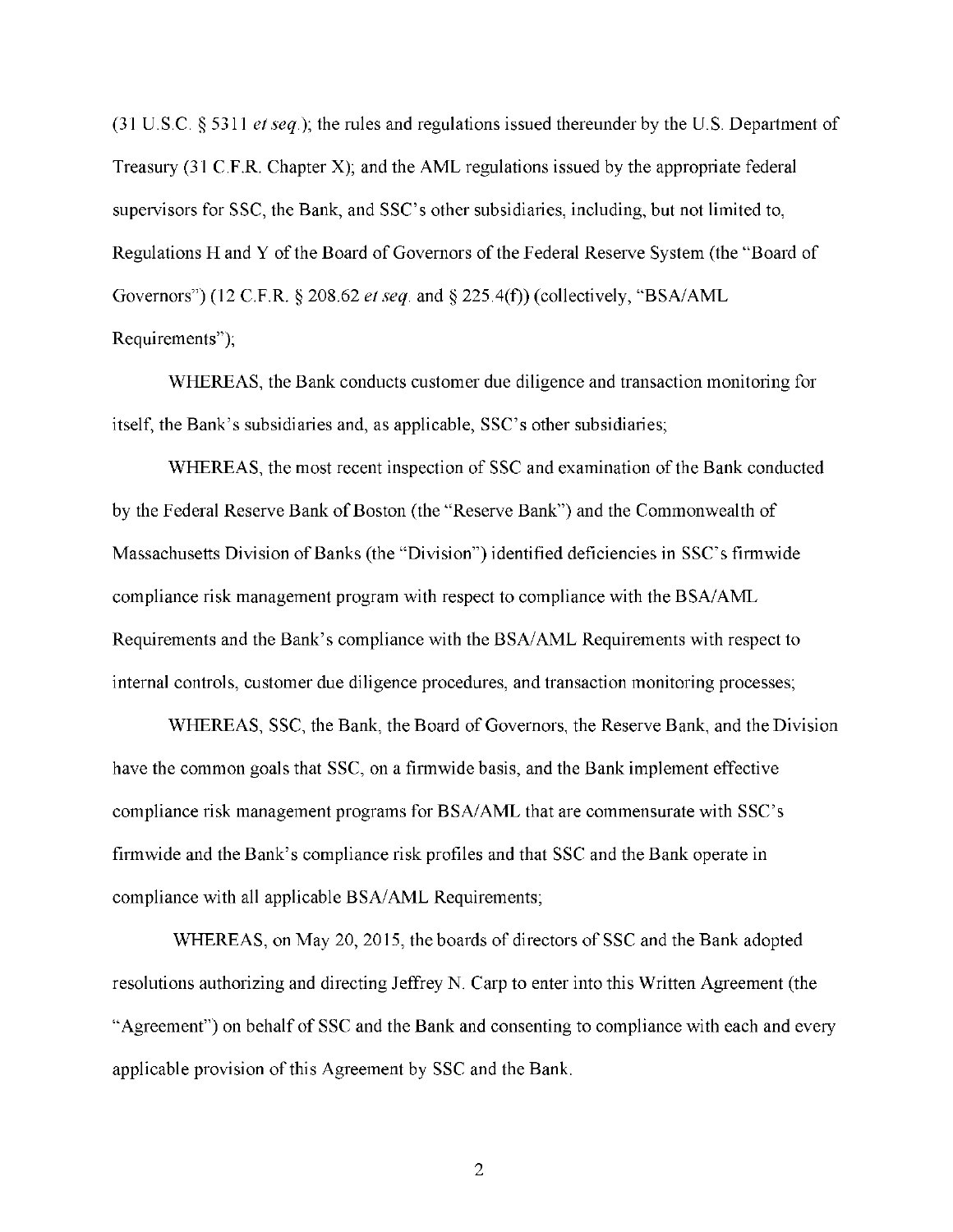NOW, THEREFORE, the Reserve Bank, the Division, SSC, and the Bank hereby agree as follows:

#### **Board Oversight**

1. Within 60 days of this Agreement, SSC's board of directors shall submit a written plan to strengthen the board's oversight of SSC's firmwide compliance risk management program acceptable to the Reserve Bank and the Division's Commissioner of Banks (the "Commissioner" together with the Reserve Bank, the "Supervisors") with regard to compliance with the BSA/AML Requirements. The plan shall describe the actions that the board of directors will take to improve SSC's firmwide compliance risk management with regard to the BSA/AML Requirements, including, but not limited to, measures to ensure that compliance risk is effectively managed across SSC, including within and across business lines, support units, and legal entities. The plan shall, at a minimum, address, consider, and include:

(a) funding for personnel, systems, and other resources as are needed to operate a compliance risk management program that is commensurate with the compliance risk profile of the organization and that fully addresses the organization's compliance risks on a timely and effective basis;

(b) measures to improve the information reported to the board of directors and its designated compliance committee regarding BSA/AML compliance; and

(c) procedures to require the escalation of significant matters related to compliance risks to appropriate senior officers and the board of directors.

#### **Compliance Risk Management Program**

2. Within 60 days of this Agreement, SSC shall submit a written plan to improve the firmwide compliance risk management program acceptable to the Supervisors with regard to the

 $\overline{3}$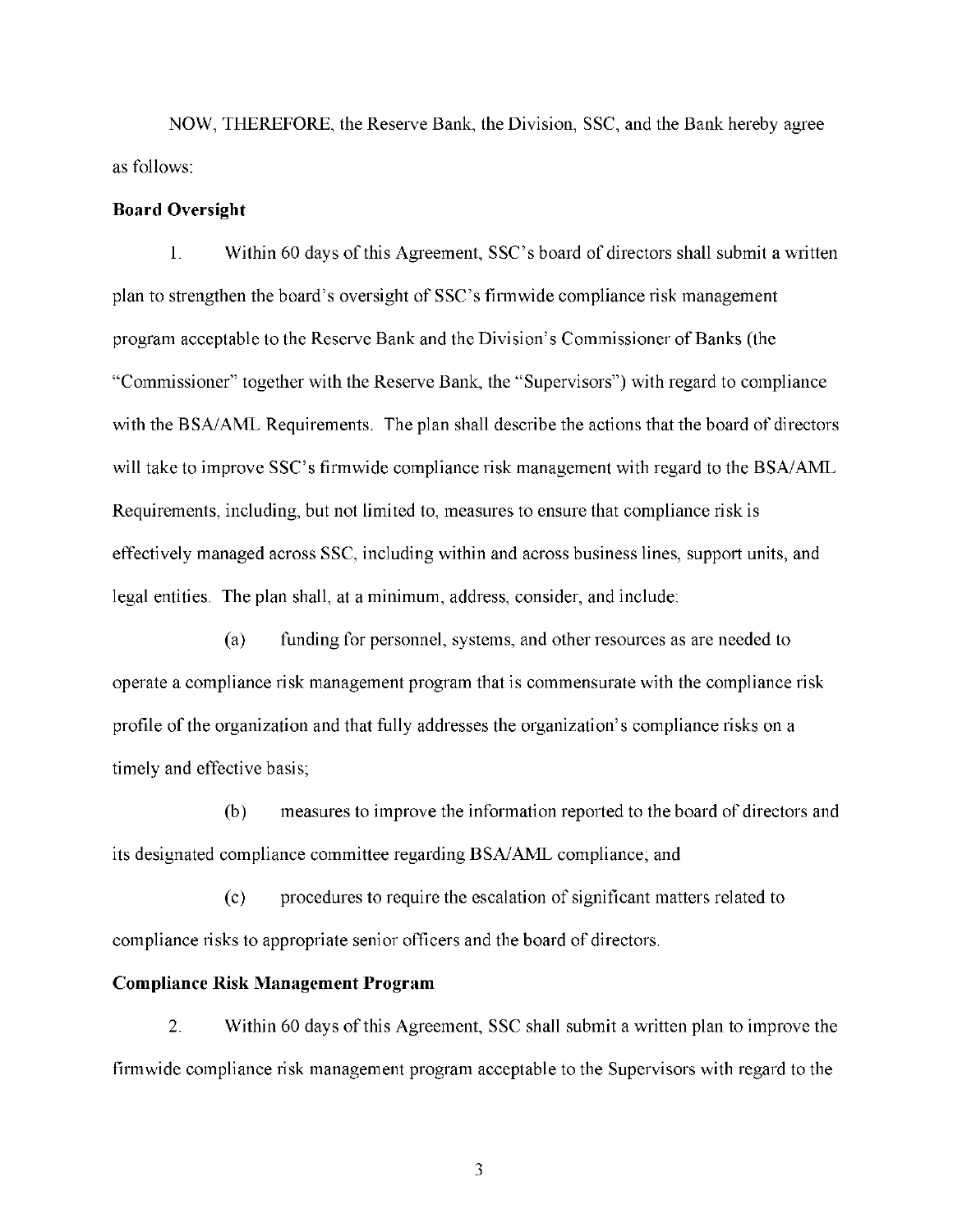BSA/AML Requirements and the regulations issued by the Office of Foreign Assets Control of the United States Department of the Treasury ("OFAC") (31 C.F.R. Chapter V) ("OFAC Requirements") and the Bank shall submit a written plan to improve the Bank's compliance risk management program acceptable to the Supervisors with regard to the BSA/AML Requirements and OFAC Requirements. The plans shall, at a minimum, address, consider, and include:

(a) the scope and frequency of the BSA/AML and OFAC compliance risk assessments;

(b) comprehensive BSA/AML and OFAC risk assessment processes, including clearly defined parameters regarding acceptable risks associated with specific types of customers or businesses;

(c) identification of all business lines, activities, and products to ensure that such business lines, activities, and products are appropriately risk-rated and included in the firmwide BSA/AML and OFAC risk assessments;

(d) enhanced written policies, procedures, and compliance risk management standards;

(e) the duties and responsibilities of compliance personnel for each business line and legal entity regarding BSA/AML and OFAC compliance functions, including the reporting lines within the Bank and between SSC and its business lines and legal entities;

(f) measures to ensure compliance and improve accountability within all business lines and legal entities and their respective compliance functions; and

(g) procedures for the periodic testing of the effectiveness of the compliance risk management program;

 $\overline{4}$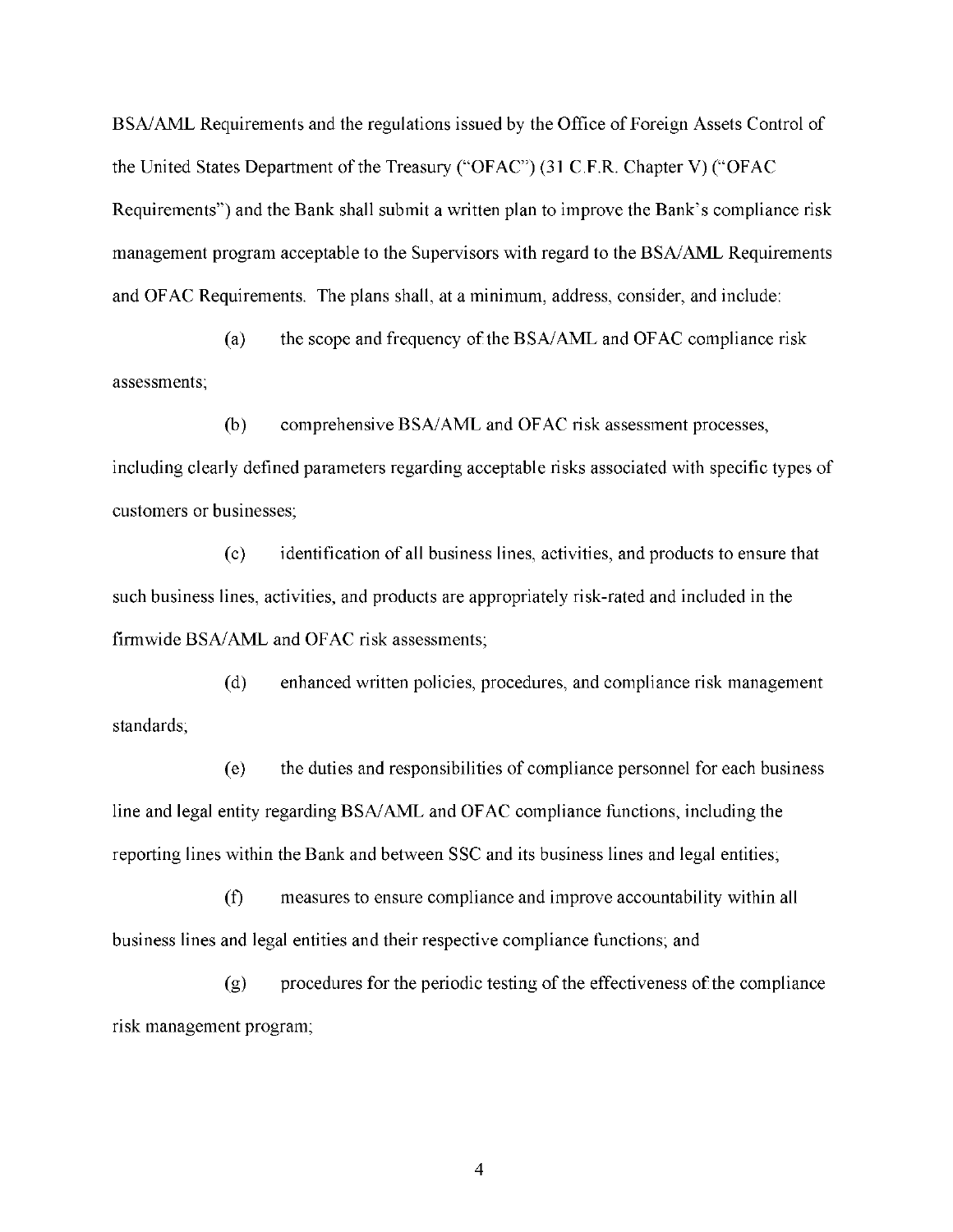#### **BSA/AML Compliance**

3. Within 60 days of this Agreement, the Bank shall submit a written revised program for compliance with all applicable BSA/AML Requirements acceptable to the Supervisors. At a minimum, the revised program shall include:

(a) internal controls to ensure compliance by the Bank, including all business lines and subsidiaries, with all applicable BSA/AML Requirements;

(b) policies and procedures designed to ensure identification and verification of the identity of account holders in accordance with applicable regulations;

(c) an enhanced independent testing program designed to test for compliance with all applicable BSA/AML Requirements;

(d) management of the BSA/AML program by a qualified chief compliance officer, with requisite authority, who is responsible for implementing and maintaining a program that is commensurate with the organization's size and risk profile;

(e) clear lines of authority, responsibility, reporting and independence from the business lines for BSA/AML compliance personnel; and

(f) measures to ensure that BSA/AML compliance functions outsourced by the Bank to third parties, including affiliates, are performed to meet regulatory requirements.

## **Customer Due Diligence**

4. Within 60 days of this Agreement, the Bank shall submit a written revised program acceptable to the Supervisors for conducting appropriate levels of customer due diligence by the Bank for itself and its subsidiaries and for any customer due diligence services performed by the Bank for SSC, or any other subsidiary of SSC. At a minimum, the revised program shall include:

 $\overline{5}$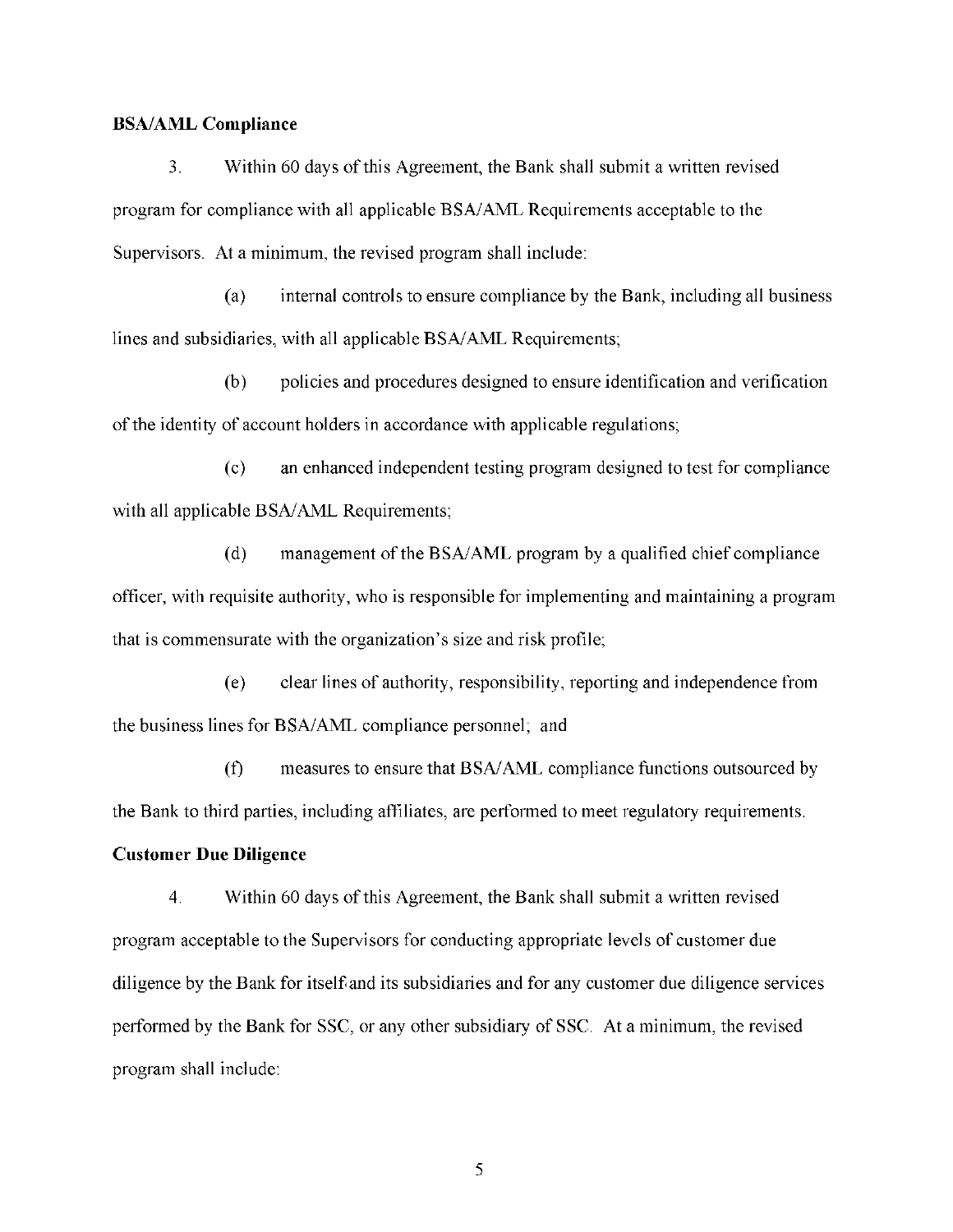(a) policies, procedures, and controls to ensure that the Bank collects, analyzes, and retains complete and accurate customer information for all account holders, to include, but not limited to:

(i) documentation necessary to verify the identity, source of wealth, and business activities of the customer; and

(ii) documentation necessary to understand the normal and expected transactions of the customer;

(b) a methodology for assigning risk ratings to account holders that considers factors such as type of customer, type of products and services, and geographic location;

(c) a risk-focused assessment of the customer base to:

(i) identify the categories of customers whose transactions and banking activities are routine and usual; and

(ii) determine the appropriate level of enhanced due diligence necessary for those categories of customers that pose a heightened risk of conducting potentially illicit activities at or through the Bank, its subsidiaries, SSC, or any other subsidiary of SSC; and

(d) procedures to ensure periodic reviews and evaluations are conducted and documented for all account holders.

#### **Suspicious Activity Monitoring and Reporting**

5. Within 60 days of the Agreement, SSC and the Bank shall jointly submit a written revised program acceptable to the Supervisors to reasonably ensure the identification and timely, accurate, and complete reporting by SSC, its nonbank subsidiaries, and the Bank, as applicable, of all known or suspected violations of law or suspicious transactions to law enforcement and

Page 6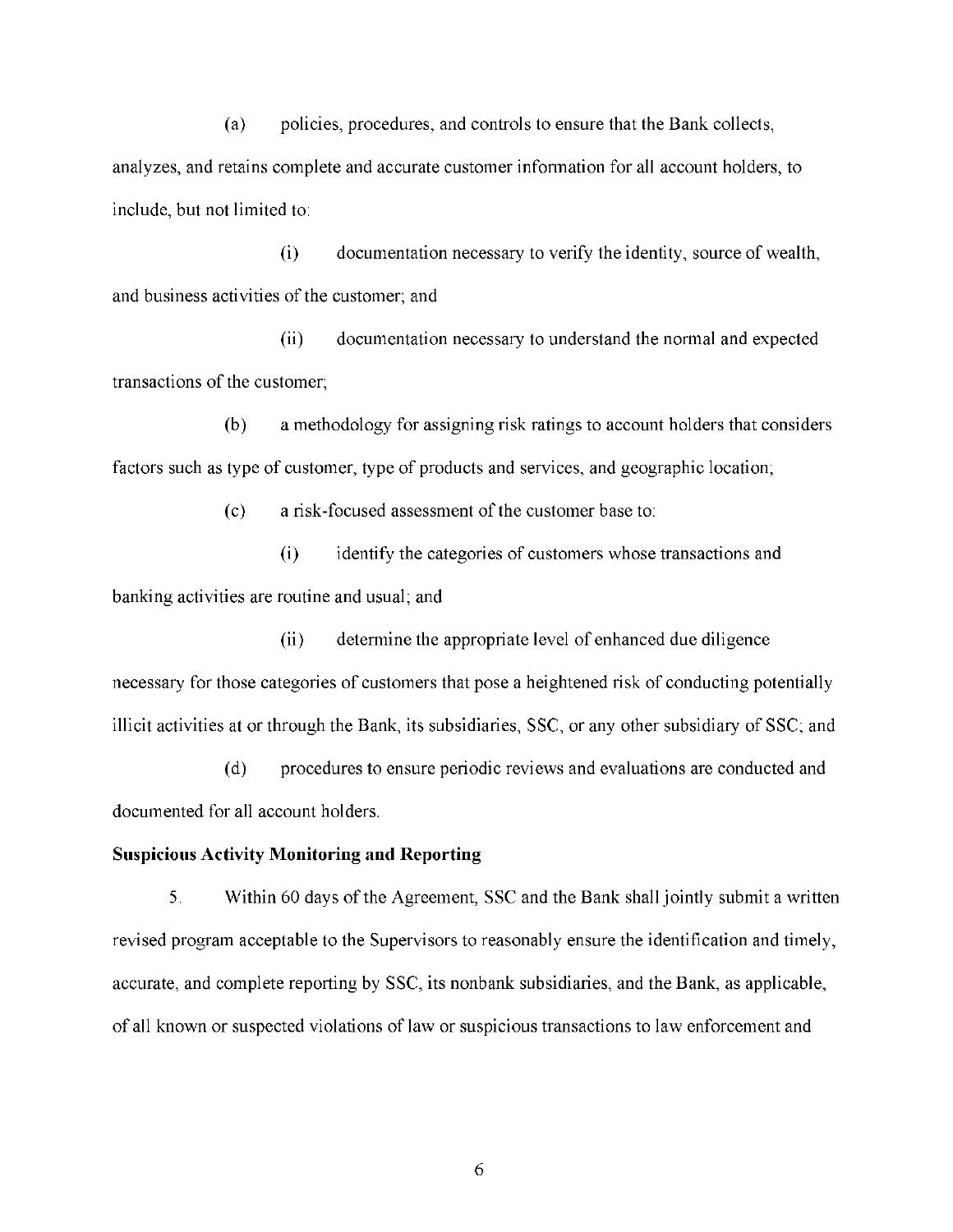supervisory authorities, as required by applicable suspicious activity reporting laws and regulations. At a minimum, the revised program shall include:

(a) policies and procedures to ensure all necessary customer and transactional data are collected from across all business lines and is aggregated into an appropriate transaction monitoring system to ensure comprehensive suspicious activity monitoring;

(b) monitoring and investigation criteria and procedures to ensure the timely detection, investigation, and reporting of all known or suspected violations of law and suspicious transactions;

(c) policies regarding the level and type of due diligence required when reviewing suspicious account activity; and

(d) measures to ensure escalation to, and documented oversight by, senior management of significant matters.

#### **Transaction Monitoring System**

6. Within 45 days of this Agreement, SSC and the Bank shall jointly submit a written plan acceptable to the Supervisors, including a timetable, for the full installation, testing, and activation of an effective automated transaction monitoring system to reasonably ensure the identification and timely, accurate, and complete reporting by SSC, its nonbank subsidiaries, and the Bank, as applicable, of all known or suspected violations of law or suspicious transactions to law enforcement and supervisory authorities, as required by applicable suspicious activity reporting laws and regulations.

#### **Transaction Review**

7. (a) Within 30 days of this Agreement, the Bank shall engage an independent third party, acceptable to the Supervisors, to conduct a review of account and transaction activity

 $7$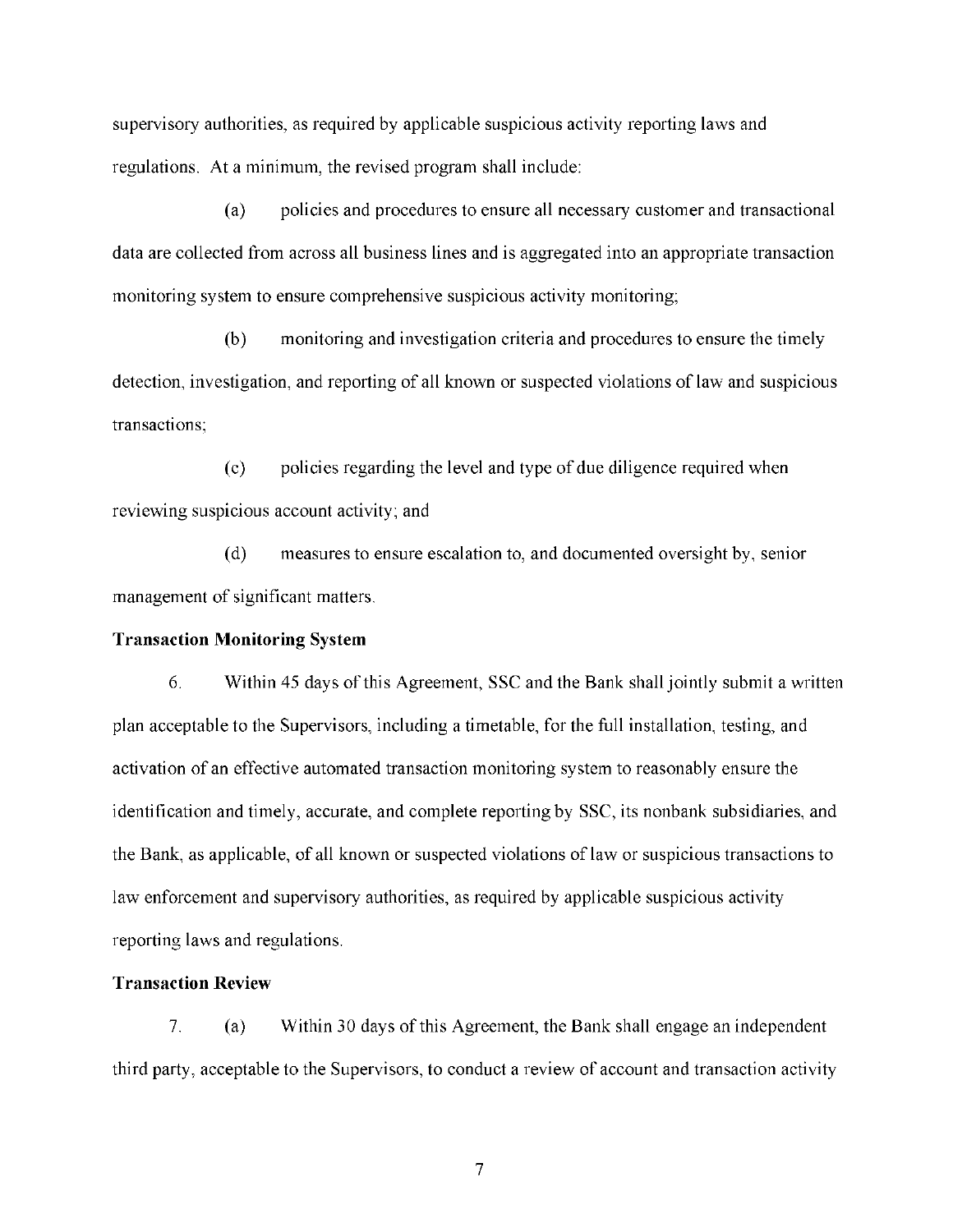conducted at, by, or through the Bank from April 1, 2013 to June 30, 2013 to determine whether suspicious activity involving transactions at, by, or through the Bank was properly identified and reported in accordance with applicable suspicious activity reporting regulations (the "Transaction Review") and to prepare a written report detailing the independent third party's findings (the "Transaction Review Report").

(b) Based on the Supervisors' evaluation of the results of the Transaction Review, the Supervisors may direct the Bank to engage the independent third party to conduct a review for additional time periods.

8. Within 10 days of engagement of the independent third party, but prior to the commencement of the Transaction Review, the Bank shall submit to the Supervisors for approval an engagement letter that sets forth:

- (a) the scope of the Transaction Review;
- (b) the methodology for conducting the Transaction Review;
- (c) the expertise and resources to be dedicated to the Transaction Review;
- (d) the anticipated date of completion of the Transaction Review and the

Transaction Review Report; and

(e) a commitment that supporting material associated with the Transaction Review will be made available to the Supervisors upon request.

9. The Bank shall provide to the Supervisors a copy of the Transaction Review Report at the same time that the report is provided to the Bank.

10. Throughout the Transaction Review, the Bank shall ensure that all matters or transactions required to be reported that have not previously been reported are reported in accordance with applicable rules and regulations.

Page 8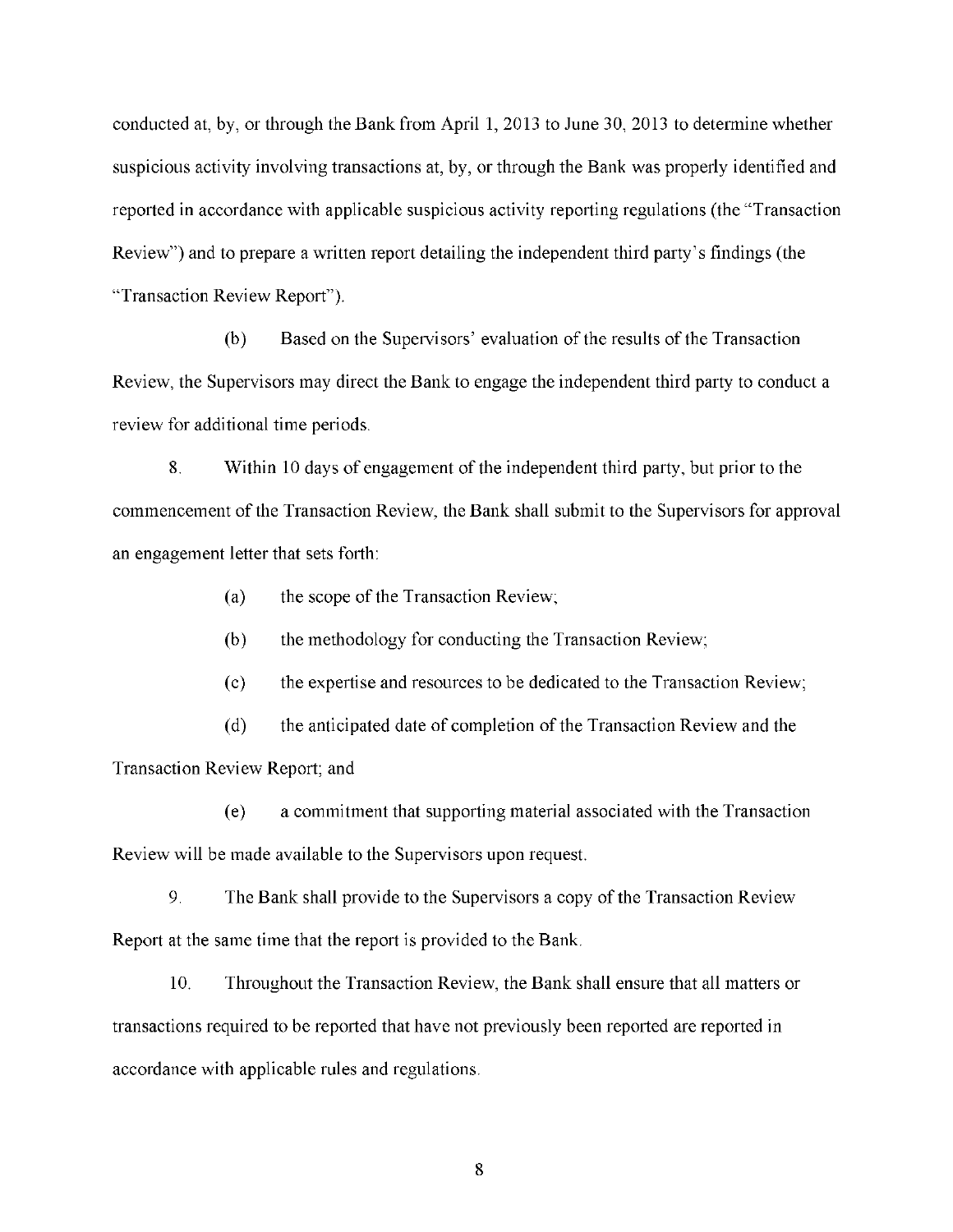#### **Office of Foreign Assets Control Compliance**

11. Within 60 days of this Agreement, SSC and the Bank shall jointly submit a plan to ensure firmwide compliance with the OFAC Requirements acceptable to the Supervisors including, but not limited to, enhanced OFAC screening procedures.

#### **Progress Reports**

12. Within 30 days after the end of each calendar quarter following the date of this Agreement, the boards of directors of SSC and the Bank, or an authorized committee thereof, shall submit to the Supervisors, written progress reports detailing the form and manner of all actions taken to secure compliance with this Agreement, a timetable and schedule to implement specific remedial actions to be taken, and the results thereof.

#### **Approval and Implementation of Plans and Programs**

13. (a) SSC and the Bank, as applicable, shall submit written plans and programs that are acceptable to the Supervisors within the applicable time periods set forth in paragraphs 1, 2, 3, 4, 5, 6, and 11 of this Agreement. Each plan or program shall contain a timeline for full implementation of the plan or program with specific deadlines for the completion of each component of the plan or program. An independent third party acceptable to the Supervisors shall be retained by the Bank within the time period set forth in paragraph 7(a) of this Agreement. An engagement letter acceptable to the Supervisors shall be submitted within the time period set forth in paragraph 8 of this Agreement.

(b) Within 10 days of approval by the Supervisors, SSC and the Bank, as applicable, shall adopt the approved plans and programs. Upon adoption, SSC and the Bank, as applicable, shall promptly implement the approved plans and programs, and thereafter fully comply with them.

 $\overline{9}$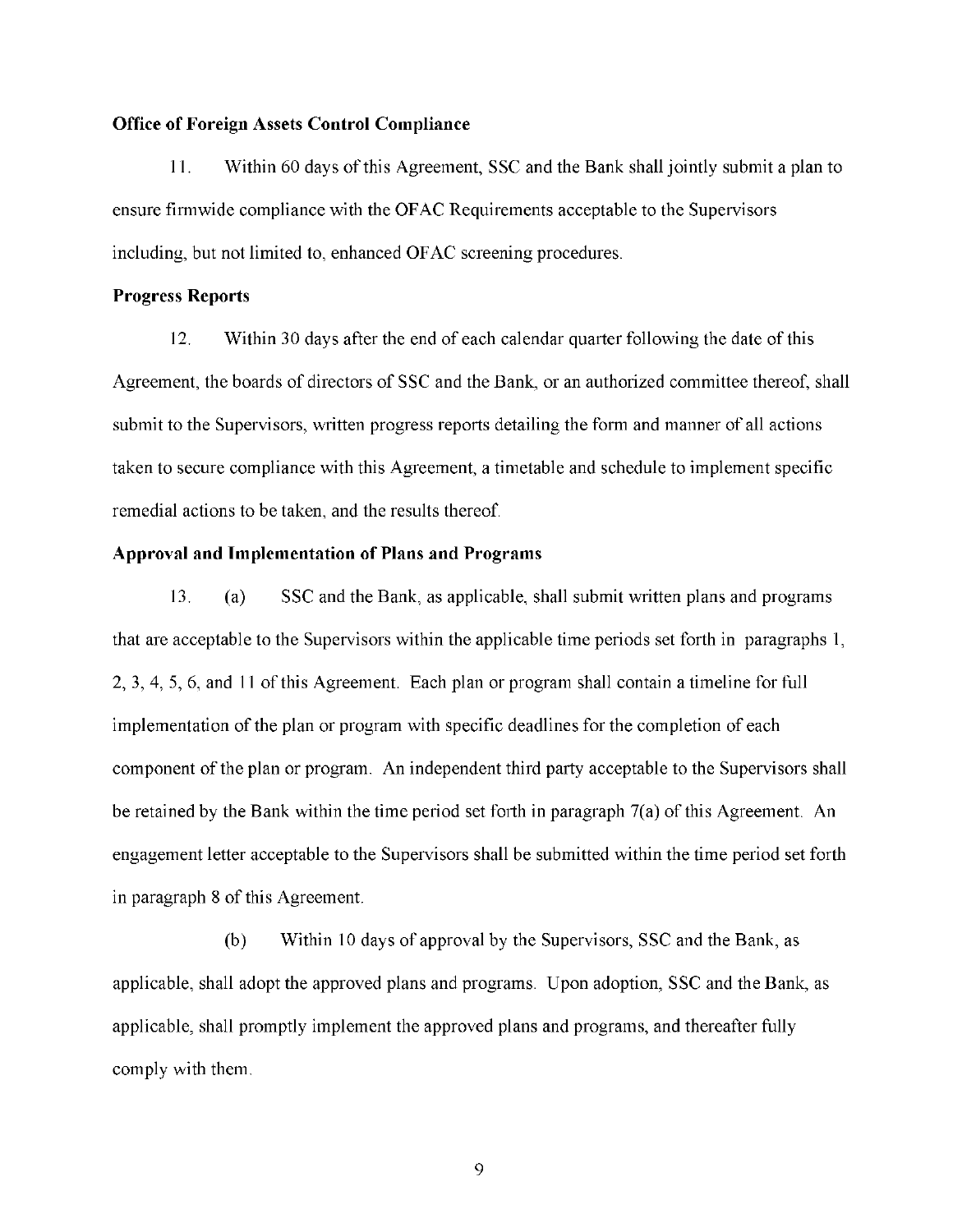(c) During the term of this Agreement, the approved plans and programs shall

not be amended or rescinded without the prior written approval of the Supervisors.

#### **Communications**

- 14. All communications regarding this Agreement shall be sent to:
	- (a) Doug Mandel Assistant Vice President Federal Reserve Bank of Boston 600 Atlantic Avenue Boston, Massachusetts 02210
	- (b) David J. Cotney Commissioner of Banks Commonwealth of Massachusetts Division of Banks 1000 Washington St., 10<sup>th</sup> Floor Boston, Massachusetts 02118
	- (c) James S. Phalen Vice Chairman State Street Corporation State Street Bank and Trust Company One Lincoln Street Boston, Massachusetts 02111
	- (d) Jeffrey N. Carp Executive Vice President and Chief Legal Officer State Street Corporation One Lincoln Street Boston, Massachusetts 02111
	- (e) Cuan Coulter Executive Vice President and Chief Compliance Officer State Street Corporation One Lincoln Street Boston, Massachusetts 02111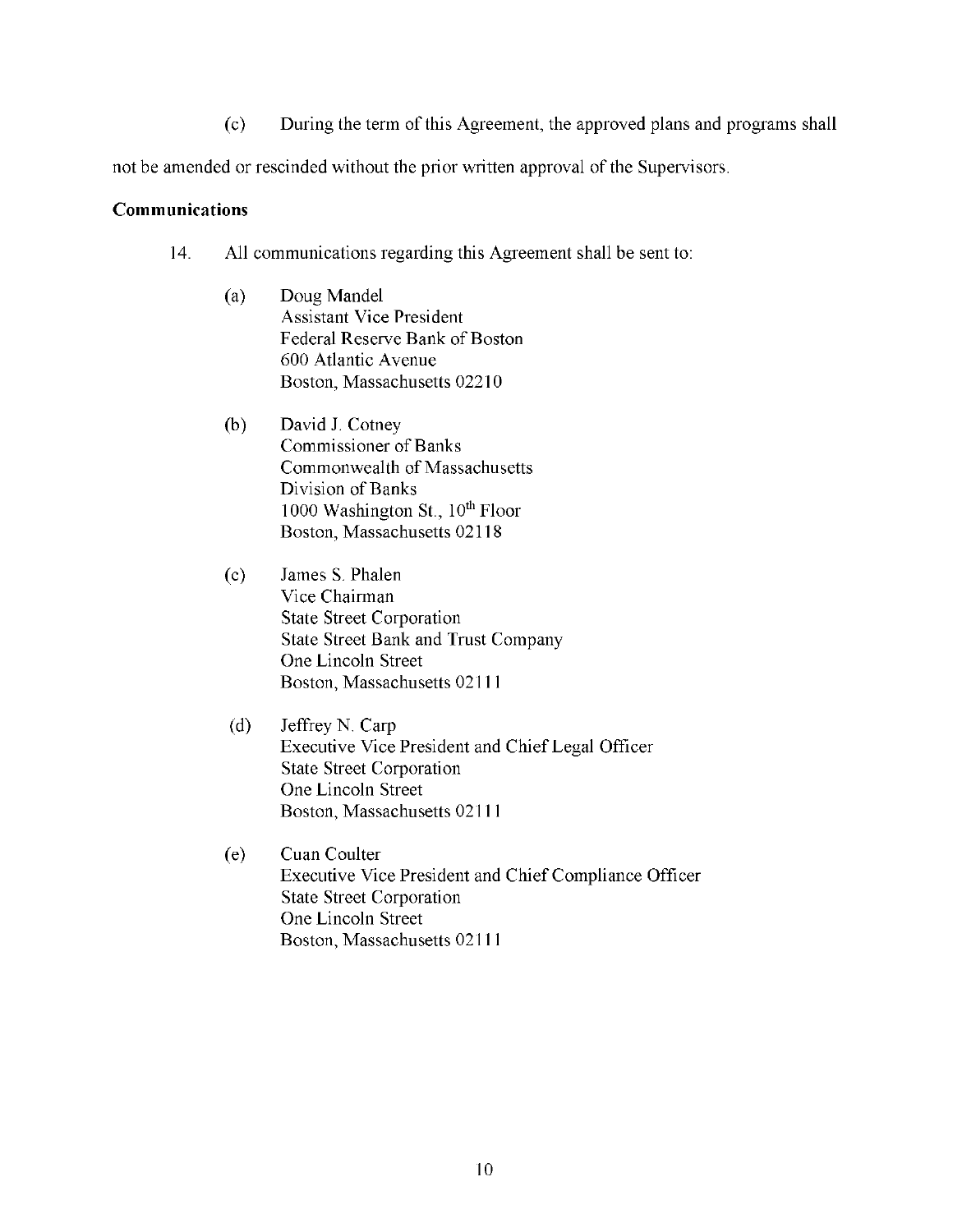#### **Miscellaneous**

15. Notwithstanding any provision of this Agreement to the contrary, the Supervisors may, in their discretion, grant written extensions of time to SSC and the Bank to comply with any provision of this Agreement.

16. The provisions of this Agreement shall be binding on SSC and the Bank, and each of their institution-affiliated parties, as defined in sections  $3(u)$  and  $8(b)(3)$  of the Federal Deposit Insurance Act, as amended (the "FDI Act") (12 U.S.C. §§ 1813(u) and 1818(b)(3)) in their capacities as such, and their successors and assigns.

17. Each provision of this Agreement shall remain effective and enforceable until stayed, modified, terminated, or suspended in writing by the Supervisors.

18. The provisions of this Agreement shall not bar, estop, or otherwise prevent the Board of Governors, the Supervisors, or any other federal or state agency from taking any other action affecting SSC, the Bank, any of their subsidiaries, or any of their current or former institution-affiliated parties and their successors and assigns.